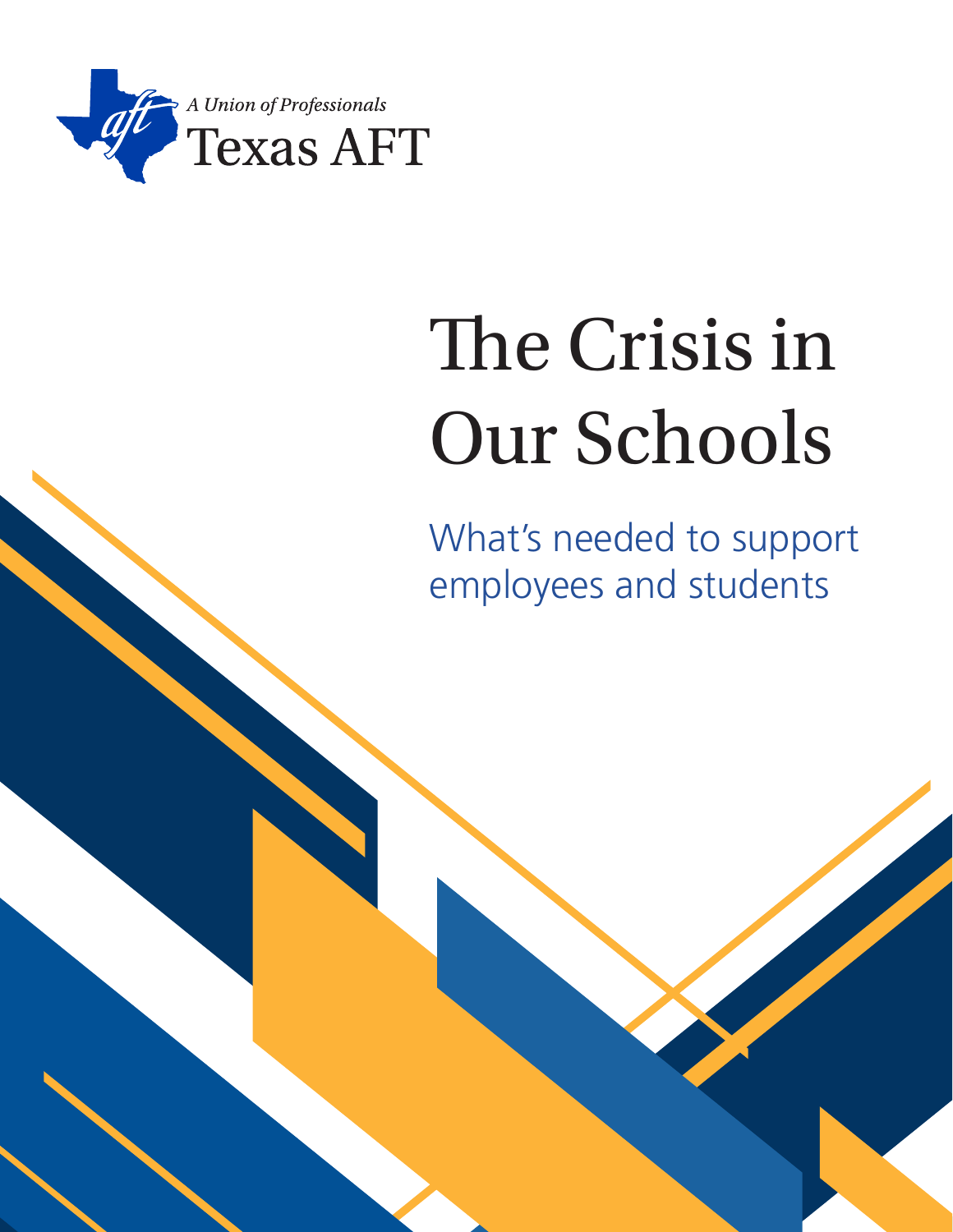# The Crisis in Our Schools

# What's needed to support employees and students

In January, amid surging COVID-19 cases caused by the Omicron variant, Texas AFT, a state labor federation representing 65,000 public school employees, surveyed members on their working conditions.

The results grimly confirmed the anecdotal reports we have heard from teachers and school staff stretched far too thin for far too long—many of whom are seriously contemplating leaving education altogether.

### In the January survey, just 12% of respondents said they felt safe returning to school after winter break amid the rise in cases.

There is nothing earth-shattering in what school employees are requesting. To feel safe and supported at work, they ask for the essential, effective mitigation strategies we know work — something we know from two preceding school years disrupted by pandemic.

Because we recognize this is both a local and a state problem, we will discuss the various actions that must be taken to address this public health crisis and the very real staffing emergency our schools find themselves in.

#### **Texas AFT, AFL-CIO**

Zeph Capo **PRESIDENT** 

Ray McMurrey SECRETARY-TREASURER

The Texas American Federation of Teachers represents more than 65,000 teachers, paraprofessionals, support personnel, and higher-education employees across the state.

Texas AFT is affiliated with the 1.7-million-member American Federation of Teachers and AFL-CIO.

> 912 South Highway 183 Suite 100-A Austin, TX 78741

800/222-3827 **www.texasaft.org**

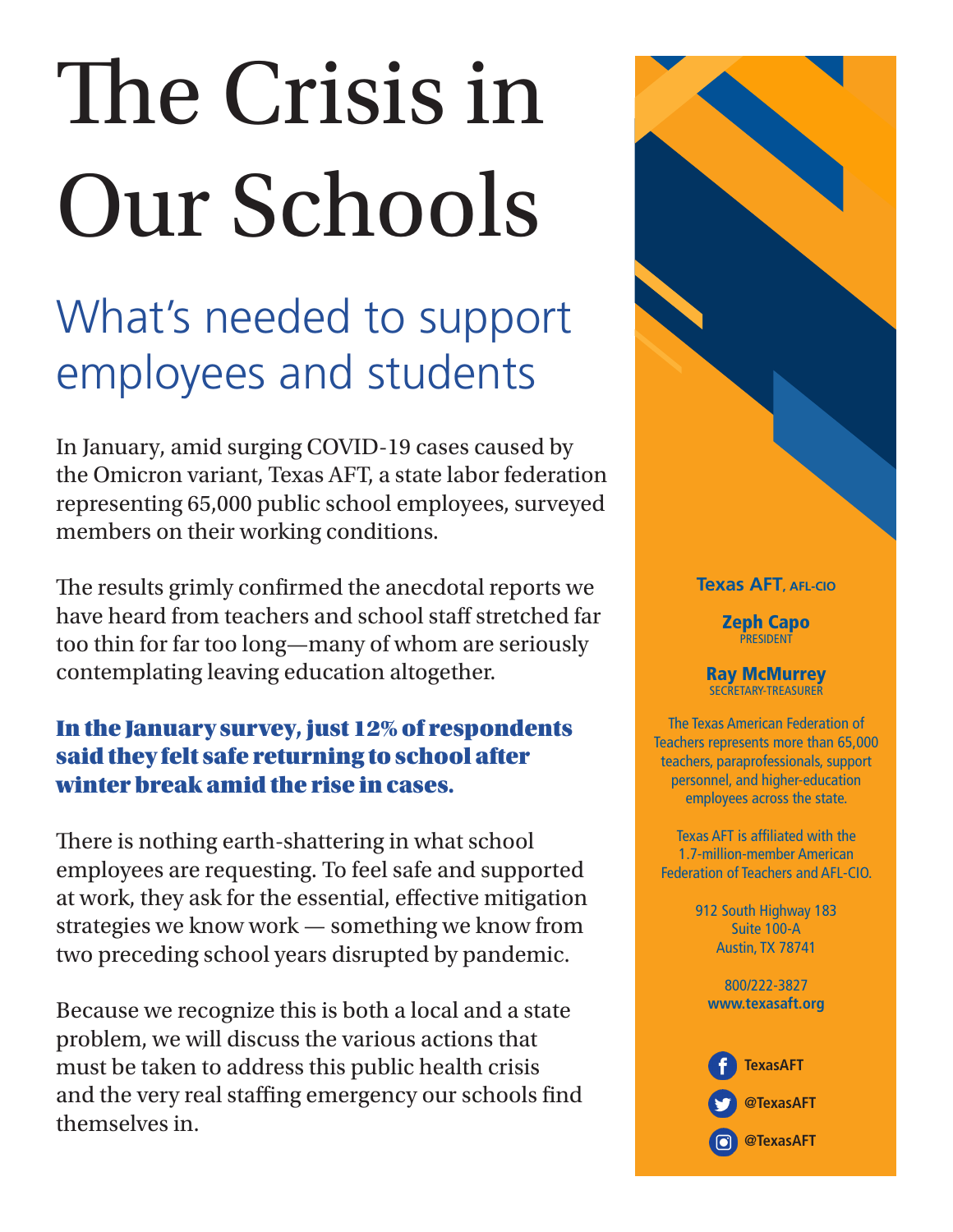

**Omicron Variant & School Safety** | Texas AFT Survey (January 2022)

"Everyone is working very hard and is physically and mentally exhausted. As teachers we are scared, not feeling safe or protected at school. Even though millions of dollars were sent, we don't see that reflected in our classrooms. No air purifiers were given to each classroom as promised at the beginning of the school year. I honestly feel this is my last school year being a teacher."

# **— Teacher**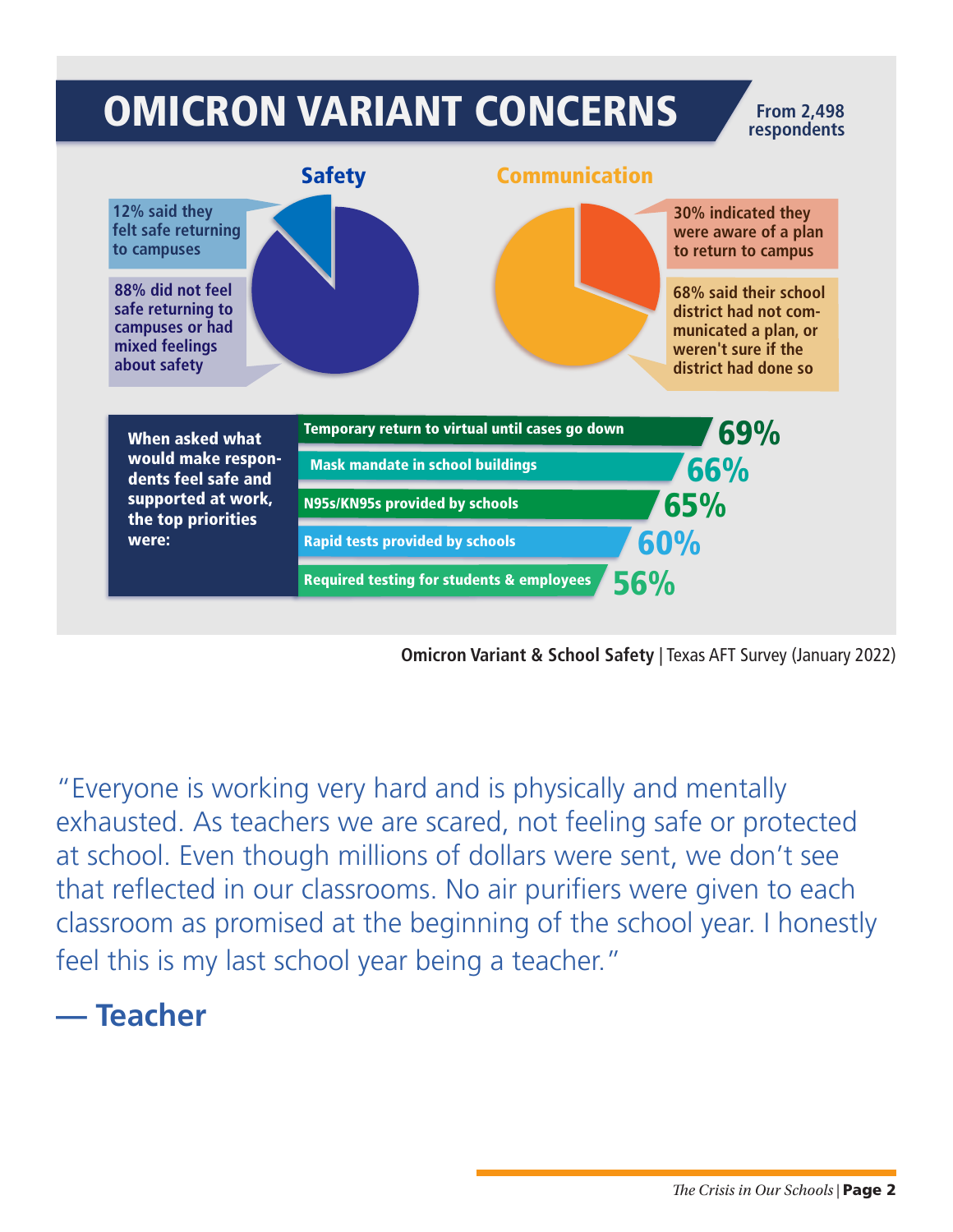# Immediate state action needed

#### Support for temporary periods of virtual instruction during significant outbreaks as determined by local health officials.

As we have said repeatedly during this pandemic, local officials and district leaders should be able to make public health decisions appropriate for their communities without fear that they will face funding cuts or other retribution from the state. Overwhelmingly, school employees told us in their survey responses that they did not want prolonged returns to virtual instructions, just temporary remote periods to manage spiking case levels that empty our school buildings anyway.

#### Support for local mask mandates.

Much has changed in our understanding of COVID-19 since March 2020, but not this fact: widespread masking significantly reduces the spread of the virus. Our schools cannot keep students and employees safe while the governor and state leaders continue their political quest to ban mask requirements on campuses.

### Cancel this year's STAAR assessments (2021-2022).

Educators are being asked to do the impossible: "catch up" students from last year while also continuing to navigate an ongoing pandemic. Our schools are in chaos, and instructional time is still being lost as educators and students test positive for COVID-19 in rolling waves. Why would we then dedicate more precious instructional time to preparing for a test that will tell us the obvious? Students are struggling. Their teachers know this well. But a standardized test cannot give us an accurate read of anything right now; all it can do is add stress to an already dire situation.

"I'm so, so tired and the stress in the workplace is out of control. The district and the state are piling on expectations as if everything is back to normal and NONE of this is normal. Teachers are hanging on by a thread."

**— Teacher**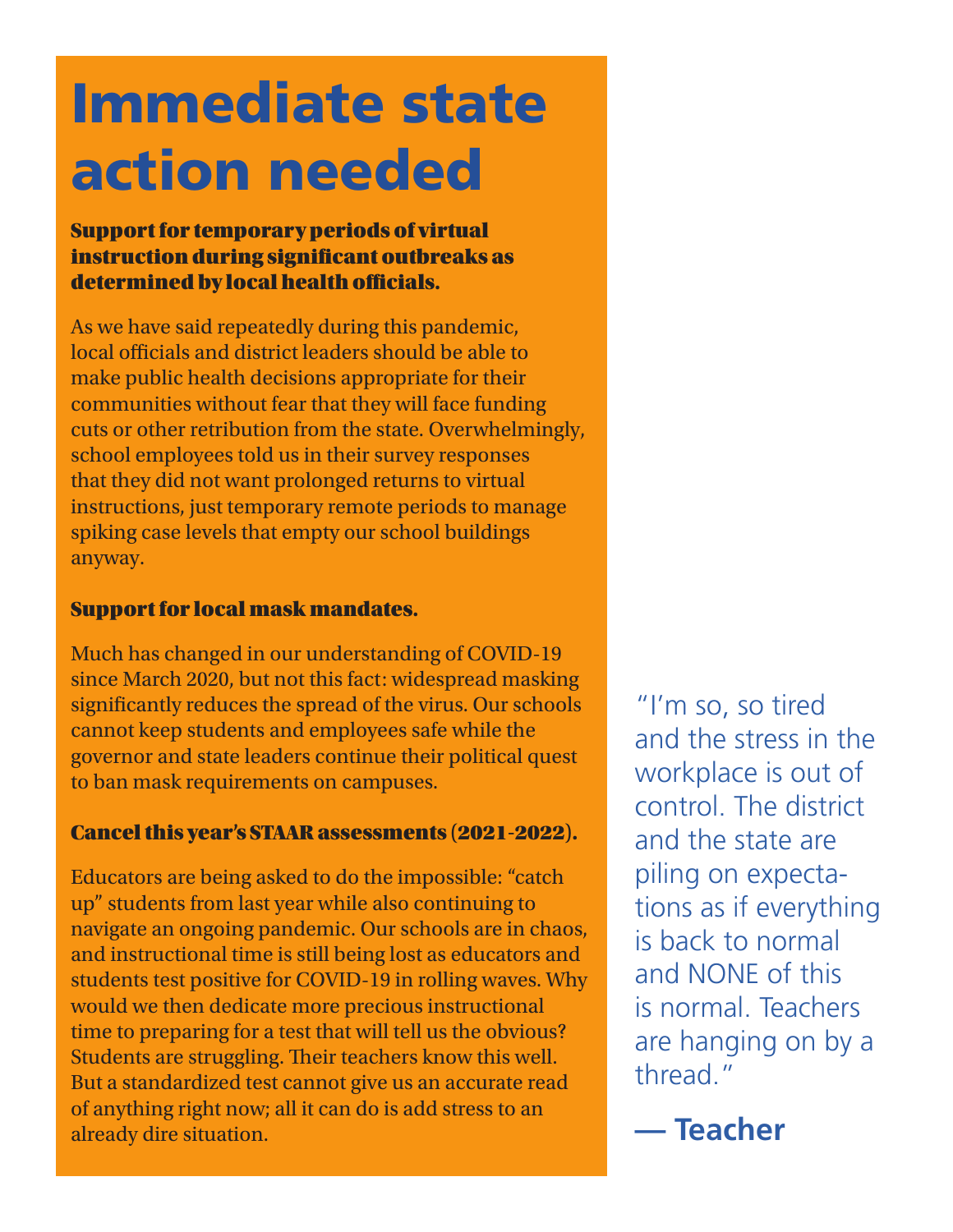

# Immediate local action needed

### Clearly communicated expectations and protocols.

68% of Omicron survey respondents said their school district either had not communicated a plan for handling outbreaks during this surge or were unsure if the district had done so. This is unacceptable.

### High-quality masks and rapid tests provided by schools and districts.

The CDC has acknowledged cloth masks are not sufficient to stop the spread of this variant. Employees and students should be provided with N95 or KN95 masks, which are difficult to find at many retailers. Likewise, at-home COVID-19 tests are in short supply in many locations but are critical to catching infections before they reach the school doors. They should be provided for employees who are required to work in person.

### Federal dollars spent on mitigation supplies and protocols.

School employees advocated strongly for districts to receive federal COVID-19 relief funding last year. That money must be spent on strategies and equipment to keep employees and students safe as the pandemic continues.

"The support staff who would normally be able to help me in crisis (and we are in crisis mode) are not available to assist me because they are covering staff shortages in the classrooms."

# **— Nurse**

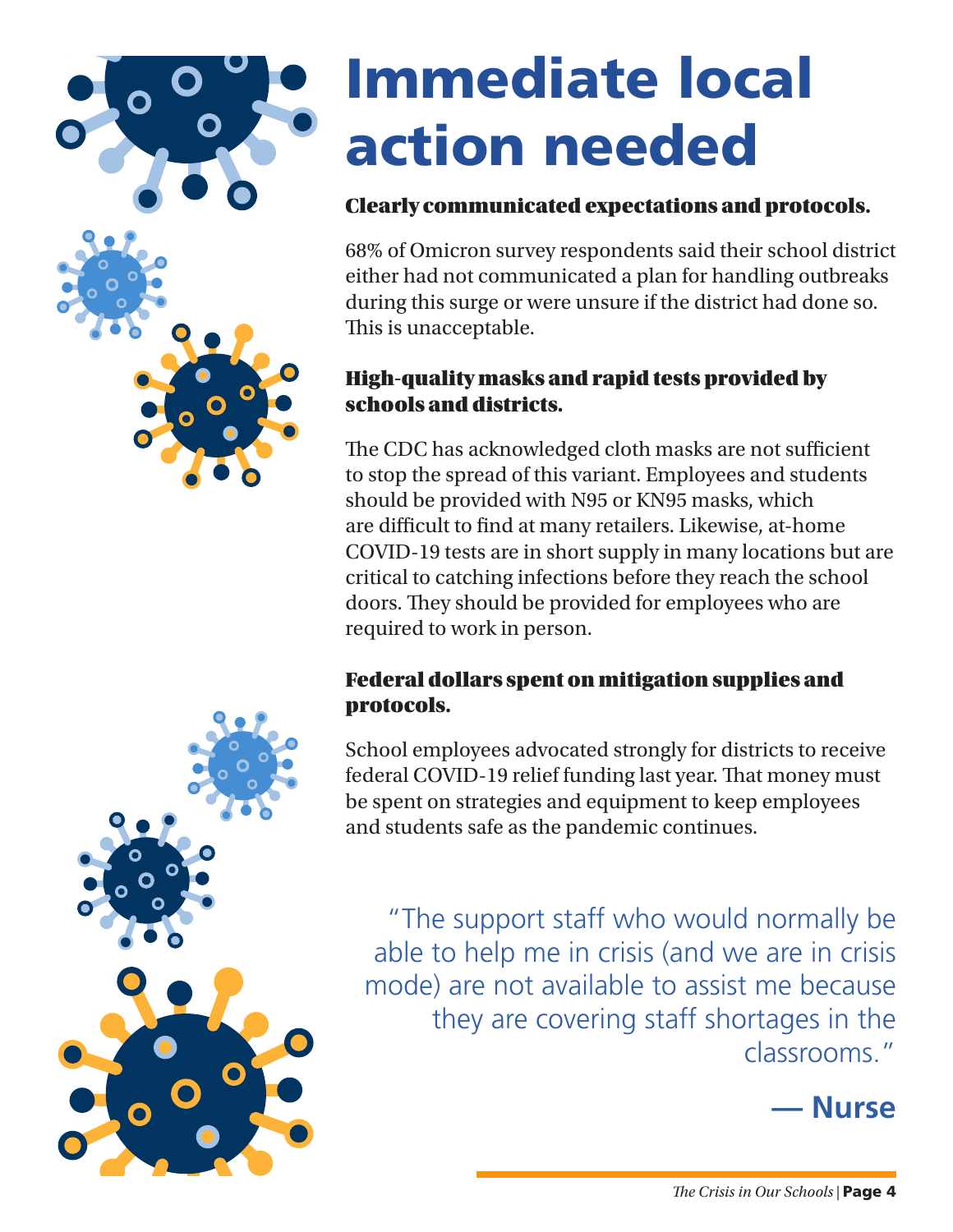# The long-term crisis of staff retention

The preceding items are actions that must be taken now to address the immediate public health crisis. But they are also critical first steps in addressing the education crisis with a longer shadow: the mass exodus of dedicated, qualified school employees.

In a Fall 2021 survey of Texas AFT members, 66% said they had considered leaving their jobs in the past year. That was November, before the latest COVID-19 surge and the resulting increases to everyone's workload.

Teachers and school staff are being asked to more than ever before, with little to no thanks and with little to no raise in compensation. A 3% raise or a \$250 one-time bonus, as some districts have provided, are starts, but they don't go far when you're doing the work of three full-time employees.

#### This is not an isolated problem within our membership. Every day, another headline appears along these lines:

**Texas teachers are more likely to quit after their first year, study shows** | *Houston Chronicle*

**Bus driver shortage has North Texas students on long commutes, late for school** | *CBS DFW*

**Teachers in Fort Bend ISD are facing extreme pressures as staffing shortages continue** | *Houston Public Media*

**More North Texas districts cancel school due to staffing shortages, COVID-19** | *Dallas Morning News*

**Central Texas school districts start new semester trying to fill employee gaps** | *KWTX*

"I have 33% more students & only about 60% of the planning time I had pre-COVID. The workload was too much before the pandemic. This is just intolerable now."

# **— Teacher**

**When asked what would make school employees stay in public education, our members spoke clearly:**

45%

Pay Incentives (retention bonus, pay raise)

35%

Changes to Workload (fewer responsibilities)

8%

Workplace Safety Improvements



Changes to Benefits

**Shaping Our Union's Future Membership** | Texas AFT Survey (November 2021)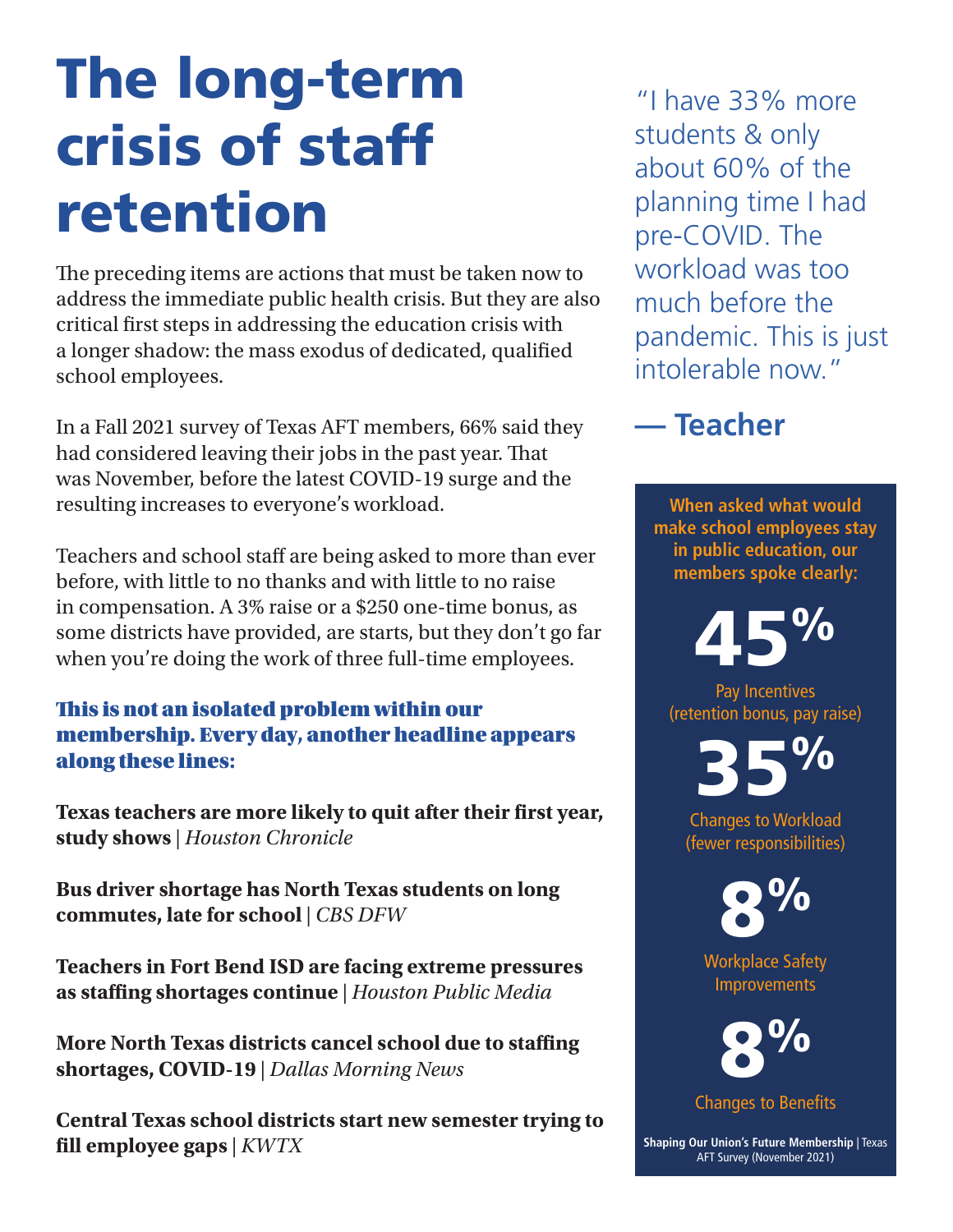# Parents and teachers agree

Right now, educators and school staff need the support and respect of leaders and communities. Instead, they feel state leaders have abandoned them, while Gov. Greg Abbott has chosen this moment to pit parents against teachers for political gain.

The governor's political attack on public schools is a deliberate attempt to create a wedge between the two most influential groups of adults in most children's lives: their caregivers and their teachers.

This is an invented battle. We know most parents unequivocally support their neighborhood schools and those who work in them. When you listen to both parents and school staff, you realize that they're in lockstep on what's needed for students—and that's a strong, fully supported public education system.

"I can't do my job because I am being pulled to cover a class, because we're short on subs and so many teachers are out with COVID-19."

**— Bus driver**

# A recent national poll by the American Federation of Teachers shows this support:

**72% of parents surveyed say that their children's public school provides them with an excellent or good quality education.** 

**78% of parents surveyed think that the quality and performance of their children's teachers is excellent or good.** 

**79% of parents surveyed are satisfied with their children's public schools when it comes to helping their children reach their full potential.**

**Source:** https://www.aft.org/sites/default/files/hart-lake\_natl-parent-survey\_010722.pdf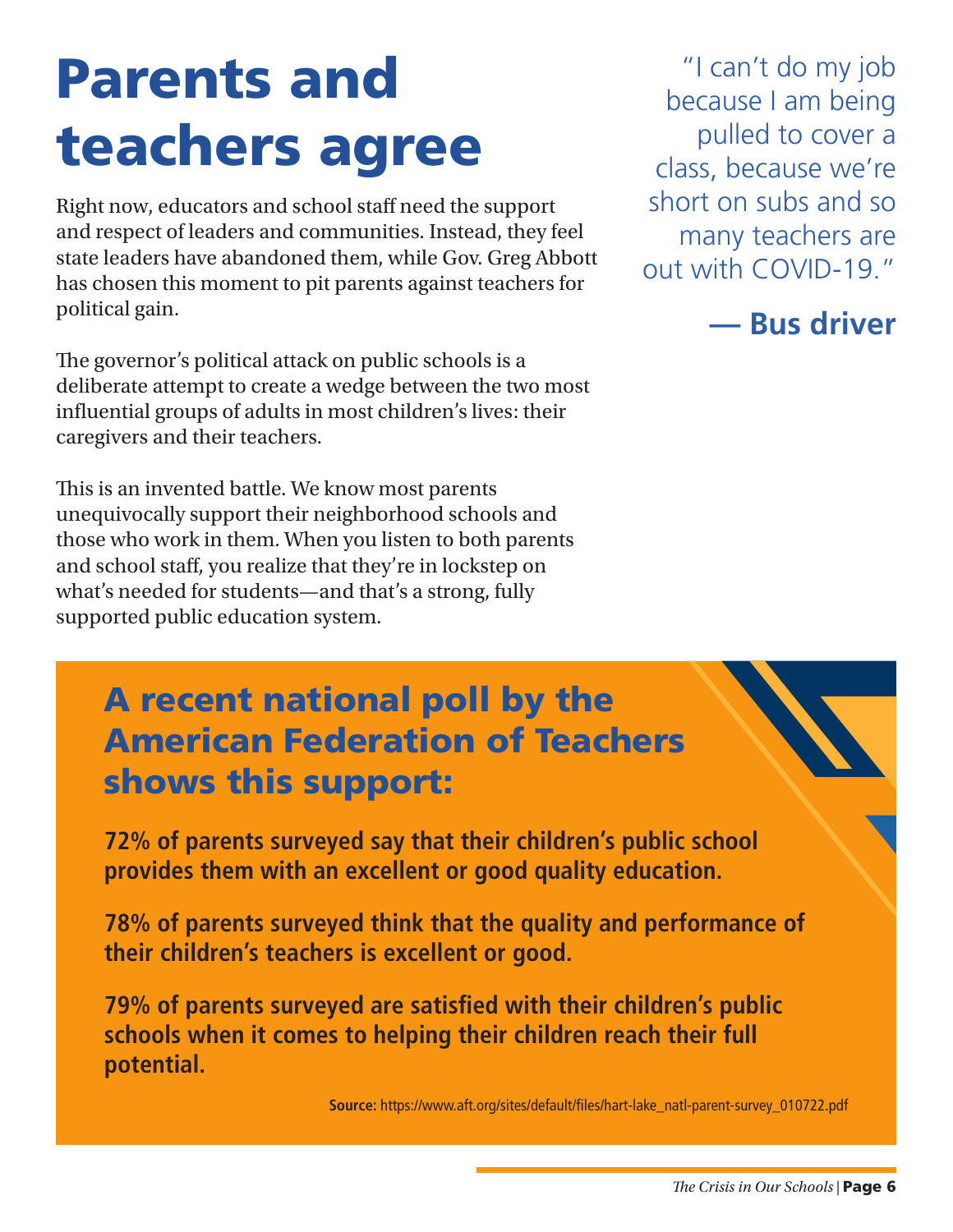# Retaining & respecting educators and school staff

Safety is an important, immediate need to keep school employees on the job—but it is only one urgent step.

If we are to prevent a true, lasting staff retention crisis, elected leaders at every level must demonstrate the respect owed to teachers and school staff who have kept our school running in a time of crisis — and that requires *listening* to them as stakeholders and as experts.

# Pay teachers and support staff what they're worth.

- 35% of Texas AFT members surveyed in November told us their No. 1 workplace issue was salary.
- All teachers, nurses, bus drivers, counselors, and school employees want to help students succeed. But they work in education for the income — along with the outcomes.
- We shouldn't have educators who can't afford to live in the districts in which they work.

• And no educator should be worried about making a living based on the performance of their students on highstakes multiple choice tests. The state of Texas and TEA should be able to "make it rain" for all school employees — not just those whose students perform well on STAAR.

## Set reasonable expectations and reduce their workload.

- 24% of Texas AFT members surveyed in November said their No. 1 workplace issue was their workload.
- This issue has only grown in importance with the Omicron surge, with every available staff member covering multiple classes, bus routes, or other duties.
- Just as many teachers slog through the extra 60 hours of work for statemandated Reading Academies—much of it uncompensated night and weekend work—they have also been hit with the need to manage severe student academic and behavioral issues spurred by the pandemic, while their planning time is eaten up covering classes for sick or absent co-workers.
- Right now, the state could do one major thing to ease the burden and lighten the load for teachers in the classroom: cancel STAAR.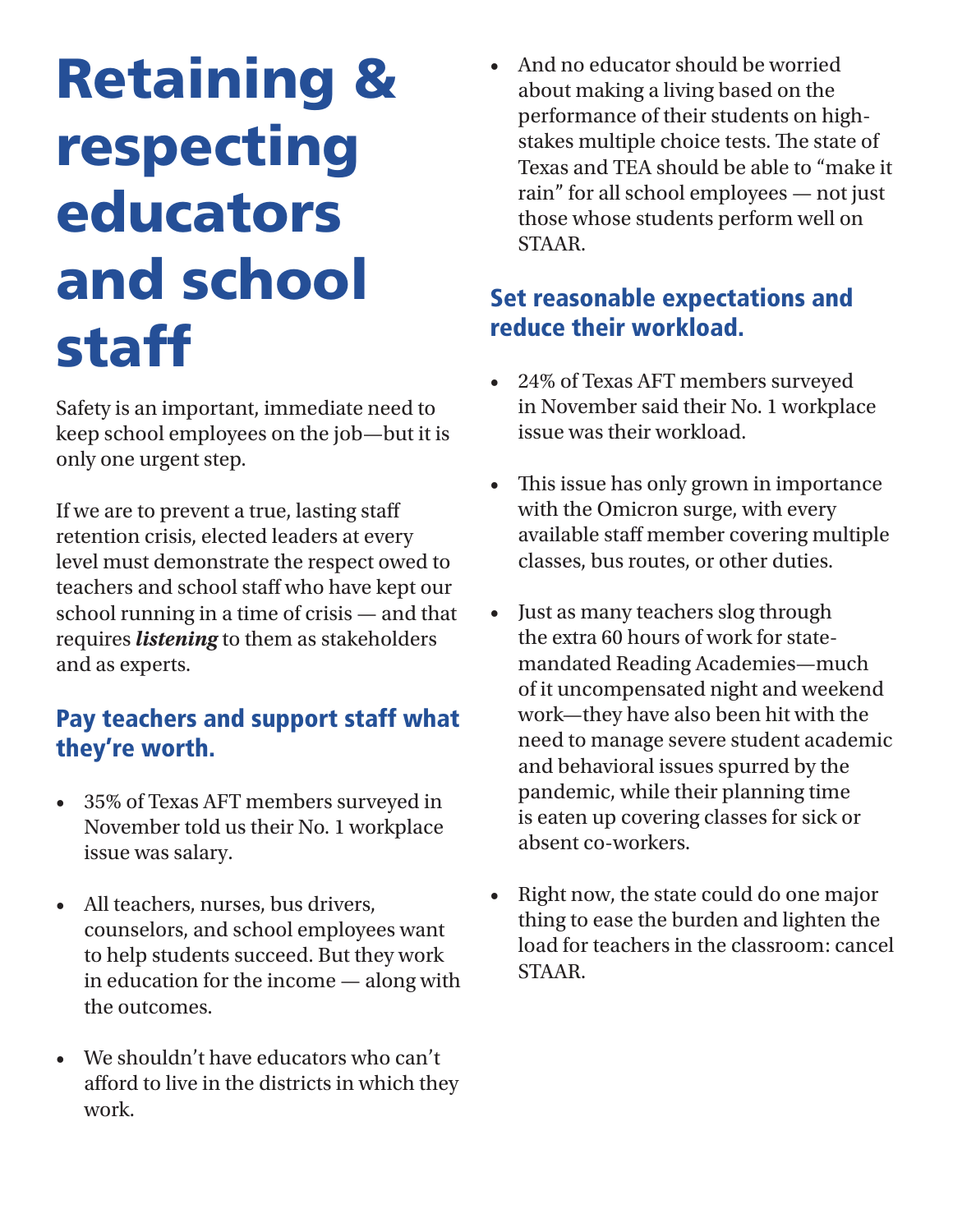# Provide safe working environments for all school employees.

- When only 12% of school employees say they feel safe at work, we have an unprecedented crisis.
- Every school district should provide school employees with high-quality masks and adequate rapid tests. TEA should hold districts accountable for providing those supplies and for having a well-documented plan for managing COVID-19 outbreaks.
- The state should use the federal relief funding it kept in its coffers to ensure every school employee has 10 days of paid COVID-19 leave.

## Fully fund neighborhood public schools.

- 28% of Texas AFT member surveyed in November ranked public school funding as their top community issue.
- \$3.6 billion of state funding each year goes to a second school system. Privately run and scandal-ridden charter school chains weaken our public schools with false promises to parents and an extra burden to taxpayers.
- Put this money where it can be best used: public school districts that serve every single student, regardless of "behavioral" or "disciplinary" histories, and that are accountable to voters through elected school boards.

# Create space for parent-teacher collaboration—not competition.

- Parents and teachers are allies, and students are best served when they work together.
- Parents can and should be involved in their children's education, and there are ample opportunities for that to occur without inflammatory remarks and invented culture war outrage.
- Fully funding our public education system should include more dollars and statewide support for a true community schools model with wraparound services to support students, families, and communities.

## Give school staff a reason to stay.

- What other vocation asks so much of an employee to provide them so little financial return on investment?
- Not only do current teachers and staff struggle to make ends meet, but retired Texas educators are also clipping coupons and cutting back on expenses more every year.
- Most retired educators haven't had a cost-of-living increase for their benefits checks in more than a decade. They can't collect their full Social Security benefits even if they paid into it before entering public education—or that of their spouses, even if widowed.
- Who would stay in this field long-term given that bleak future?